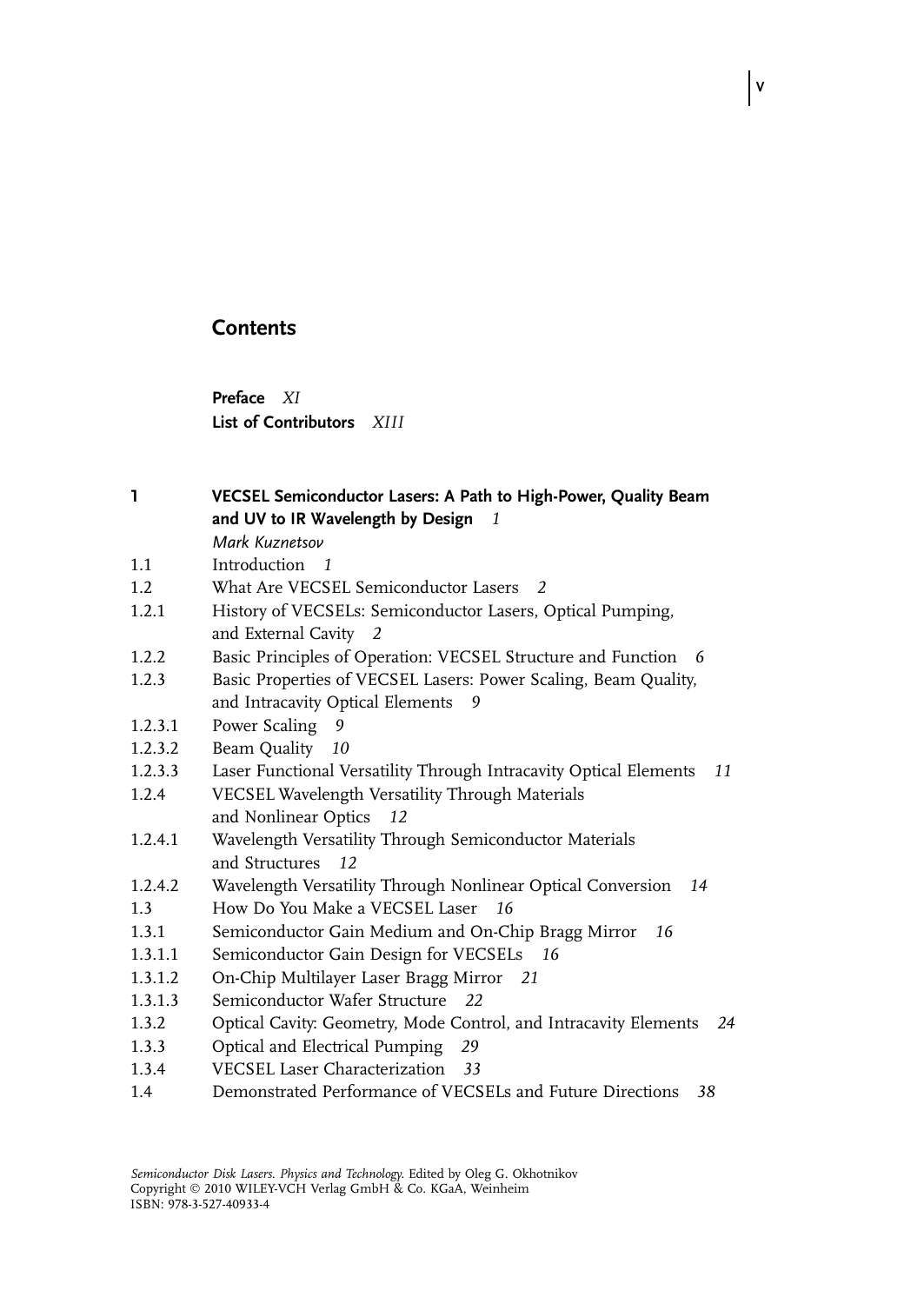VI Contents

| 1.4.1          | Demonstrated Power Scaling and Wavelength Coverage<br>38                |
|----------------|-------------------------------------------------------------------------|
| 1.4.2          | <b>Commercial Applications</b><br>45                                    |
| 1.4.3          | Current and Future Research Directions<br>48                            |
| 1.4.4          | Future of VECSEL Lasers: Scalable Power with Beam Quality               |
|                | from UV to IR 54                                                        |
|                | References 57                                                           |
|                |                                                                         |
| 2              | Thermal Management, Structure Design, and Integration                   |
|                | <b>Considerations for VECSELs</b><br>73                                 |
|                | Stephane Calvez, Jennifer E. Hastie, Alan J. Kemp, Nicolas Laurand, and |
|                | Martin D. Dawson                                                        |
| 2.1            | Introduction 73                                                         |
| 2.2            | VECSEL Structure Design<br>74                                           |
| 2.2.1          | 74<br>Material System Selection                                         |
| 2.2.2          | Gain 76                                                                 |
| 2.2.3          | Mirrors<br>- 79                                                         |
| 2.2.4          | <b>Subcavity Designs</b><br>80<br>Growth<br>81                          |
| 2.2.5          | Structure Characterization 82                                           |
| 2.2.6<br>2.2.7 | Laser Cavity 83                                                         |
| 2.3            | Thermal Management<br>84                                                |
| 2.3.1          | Introduction: Why Is Thermal Management Important?<br>84                |
| 2.3.2          | Thermal Management Strategies in VECSELs<br>85                          |
| 2.3.3          | Modeling of Heat Flow in VECSELs: Guidelines 87                         |
| 2.3.4          | The Thin Device and Heat Spreader Approaches at 1 and 2 µm<br>87        |
| 2.3.5          | Important Parameters: The Thermal Conductivity of the Mirror            |
|                | Structure, Submount, and Heat Spreader 89                               |
| 2.3.6          | Power Scaling of VECSELs<br>91                                          |
| 2.3.7          | Wavelength Versatility 94                                               |
| 2.4            | Laser Performance and Results<br>96                                     |
| 2.4.1          | Power<br>96                                                             |
| 2.4.2          | Efficiency 100                                                          |
| 2.4.3          | Tuning 103                                                              |
| 2.5            | Integration<br>105                                                      |
| 2.5.1          | Microchip 105                                                           |
| 2.5.2          | Pump Integration<br>107                                                 |
| 2.5.3          | Fiber-Tunable VECSELs<br>109                                            |
| 2.6            | Conclusions 111                                                         |
|                | References<br>111                                                       |
| 3              | Red Semiconductor Disk Lasers by Intracavity                            |
|                | <b>Frequency Conversion</b><br>119                                      |
|                | Oleg Okhotnikov and Mircea Guina                                        |
| 3.1            | Introduction<br>119                                                     |
| 3.2            | SDL with Frequency Doubling<br>121                                      |
|                |                                                                         |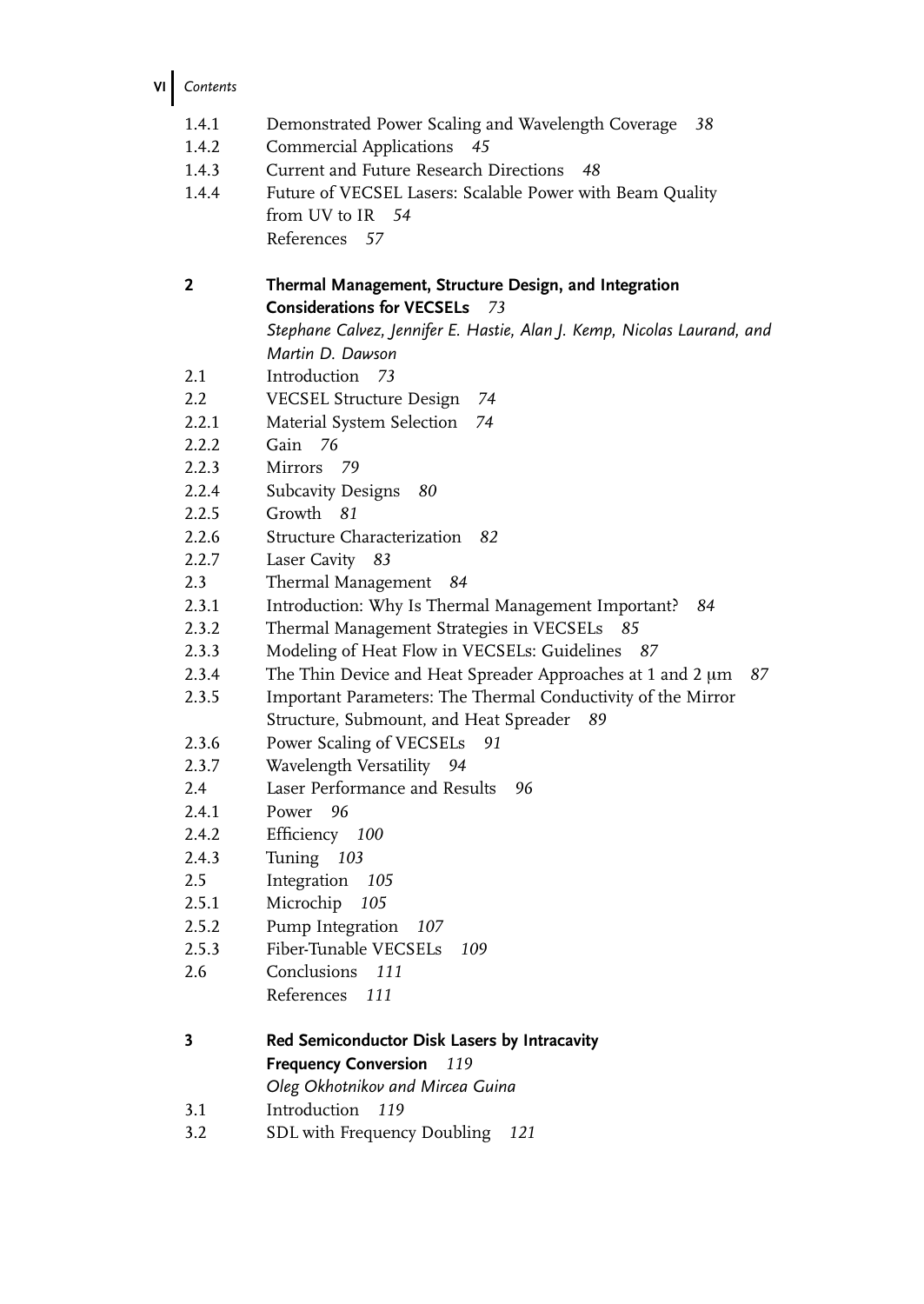- 3.2.1 General Principle of Frequency Doubling 121
- 3.2.2 Power Scaling of SDLs 124
- 3.3 SDL Frequency Doubled to Red 126
- 3.3.1 Dilute Nitride Heterostructures for 1.2 um Light Emission 127
- 3.3.2 Plasma-Assisted MBE Growth of Dilute Nitrides 128
- 3.3.3 Design and Characteristics of Dilute Nitride Gain Media 130
- 3.3.4 Performance of 1220 nm SDL 133
- 3.3.5 SDL Intracavity Light Conversion to Red–Orange 136
- 3.4 Conclusions 139
	- References 139

## 4 Long-Wavelength GaSb Disk Lasers 143

Benno Rösener, Marcel Rattunde, John-Mark Hopkins, David Burns, and Joachim Wagner

- 4.1 Introduction 143
- 4.2 The III-Sb Material System 144
- 4.3 Epitaxial Layer Design and Growth of III-Sb Disk Laser Structures 146
- 4.3.1 Basic Structural Layout 147
- 4.3.2 Sample Growth and Post-Growth Analysis 149
- 4.3.3 Epitaxial Design of In-Well-Pumped SDLs 153
- 4.3.4 Sb-Based Active Regions on GaAs/AlGaAs DBRs 155
- 4.4 High-Power 2.X µm Disk Lasers 157
- 4.4.1 Initial Experiments 157
- 4.4.2 Sb-Based SDLs Using Intracavity Heat Spreaders 158
- 4.4.3 In-Well-Pumped Sb-Based Semiconductor Disk Lasers 163
- 4.4.4 Sb-Based Semiconductor Disk Lasers on GaAs Substrates 166
- 4.5 Tunable, Single-Frequency Lasers 167
- 4.5.1 Tunability 168
- 4.5.2 Single-Frequency Operation 172
- 4.5.3 Experimental Results of a 2.3 um Single-Frequency SDL 176
- 4.6 Disk Lasers At and Above 3 um Wavelength 179
- 4.7 Conclusions 179
	- References 181
- 5 **Semiconductor Disk Lasers Based on Quantum Dots** 187
	- Udo W. Pohl and Dieter Bimberg
- 5.1 Introduction 187
- 5.2 Size Quantization in Optical Gain Media 187
- 5.2.1 Quantum Dots in Lasers 189
- 5.2.2 Species of Quantum Dots 191
- 5.2.3 Energies of Confined Charge Carriers 191
- 5.2.4 Quantum Dot Lasers 196
- 5.2.4.1 Edge-Emitting Quantum Dot Lasers 196
- 5.2.4.2 Surface-Emitting Quantum Dot Lasers 198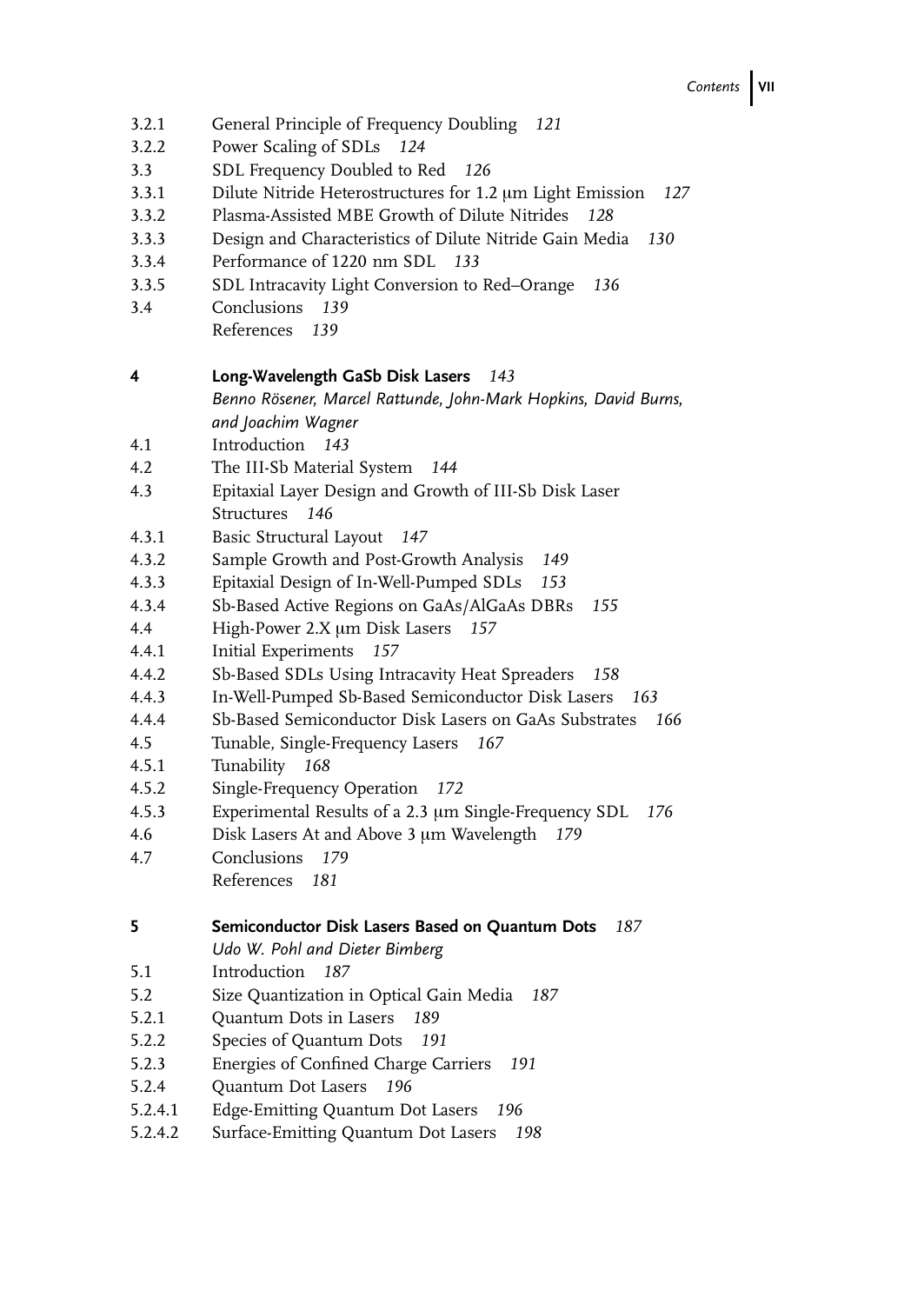VIII Contents

| 5.3     | Development of Disk Lasers Based on Quantum Dots<br><b>200</b> |
|---------|----------------------------------------------------------------|
| 5.3.1   | Concepts of Gain Structures 200                                |
| 5.3.2   | Adjustment of Quantum Dot Emission Wavelength<br>202           |
| 5.3.2.1 | Tuning of Stranski-Krastanow Quantum Dots<br>203               |
| 5.3.2.2 | Tuning of Submonolayer Quantum Dots<br>204                     |
| 5.3.3   | Characteristics of Quantum Dot Disk Lasers<br>- 205            |
| 5.3.3.1 | Disk Lasers with Stranski-Krastanow Quantum Dots<br>205        |
| 5.3.3.2 | Disk Lasers with Submonolayer Quantum Dots<br>207              |
| 5.4     | Conclusions<br>207                                             |
|         | References<br>208                                              |
|         |                                                                |
| 6       | Mode-Locked Semiconductor Disk Lasers 213                      |
|         | Thomas Südmeyer, Deran J.H.C Maas, and Ursula Keller           |
| 6.1     | Introduction 213                                               |
| 6.1.1   | Ultrafast Lasers 213                                           |
| 6.1.2   | Ultrafast Semiconductor Lasers<br>215                          |
| 6.1.3   | Application Areas 216                                          |
| 6.2     | SESAM Mode Locking of Semiconductor Disk Lasers<br>219         |
| 6.2.1   | Macroscopic Key Parameters of a SESAM<br>220                   |
| 6.2.1.1 | Nonlinear Optical Reflectivity 220                             |
| 6.2.1.2 | Temporal SESAM Response<br>225                                 |
| 6.2.2   | Pulse Formation 227                                            |
| 6.2.2.1 | Model for the Pulse Shaping<br>229                             |
| 6.2.2.2 | Mode-Locking Stability and the Importance of Gain and SESAM    |
|         | Saturation 231                                                 |
| 6.2.2.3 | Importance of Group Delay Dispersion 232                       |
| 6.2.3   | SESAM Designs 233                                              |
| 6.2.3.1 | SESAM Structure for Field Enhancement Control 233              |
| 6.2.3.2 | Comparison of Quantum Well and Quantum Dot SESAMs<br>236       |
| 6.3     | Mode Locking Results<br>239                                    |
| 6.3.1   | Introduction 239                                               |
| 6.3.2   | Mode-Locked VECSELs with High Average Output Power<br>240      |
| 6.3.2.1 | Power Scaling of Mode-Locked VECSELs 240                       |
| 6.3.2.2 | Experimental Results 242                                       |
| 6.3.2.3 | Outlook 243                                                    |
| 6.3.3   | VECSEL Mode Locking at High Repetition Rates<br>244            |
| 6.3.3.1 | Mode Locking with Similar Area on Gain and Absorber            |
|         | (1:1 Mode Locking) 245                                         |
| 6.3.3.2 | Mode-Locked VECSELs with up to 50 GHz<br>245                   |
| 6.3.3.3 | Outlook<br>246                                                 |
| 6.3.4   | Femtosecond Mode-Locked VECSELs<br>246                         |
| 6.3.4.1 | Introduction<br>246                                            |
| 6.3.4.2 | Mode Locking Results<br>247                                    |
| 6.3.5   | Electrically Pumped Mode-Locked VECSELs<br>247                 |